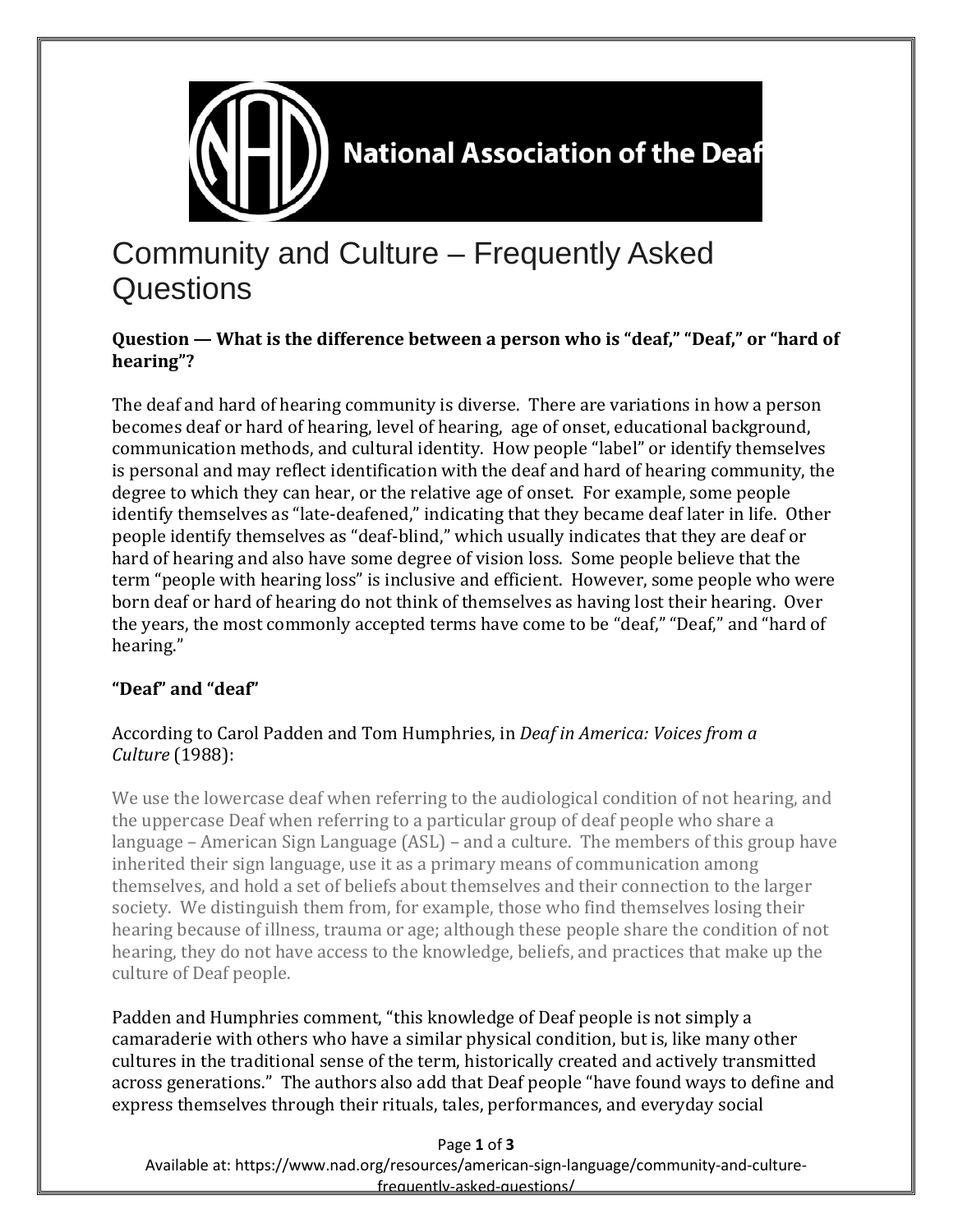encounters. The richness of their sign language affords them the possibilities of insight, invention, and irony." The relationship Deaf people have with their sign language is a strong one, and "the mistaken belief that ASL is a set of simple gestures with no internal structure has led to the tragic misconception that the relationship of Deaf people to their sign language is a casual one that can be easily severed and replaced." (Padden & Humphries)

## **"Hard of Hearing"**

"Hard-of-hearing" can denote a person with a mild-to-moderate hearing loss. Or it can denote a deaf person who doesn't have/want any cultural affiliation with the Deaf community. Or both. The HOH dilemma: in some ways hearing, in some ways deaf, in others, neither.

Can one be hard-of-hearing and ASL-Deaf? That's possible, too. Can one be hard-of-hearing and function as hearing? Of course. What about being hard-of-hearing and functioning as a member of both the hearing and Deaf communities? That's a delicate tightrope-balancing act, but it too is possible.

As for the political dimension: HOH people can be allies of the Deaf community. They can choose to join or to ignore it. They can participate in the social, cultural, political, and legal life of the community along with culturally-Deaf or live their lives completely within the parameters of the "Hearing world." But they may have a more difficult time establishing a satisfying cultural/social identity.

*Deaf Life,* "For Hearing People Only" (October 1997).

Individuals can choose an audiological or cultural perspective. It's all about choices, comfort level, mode of communication, and acceptance. Whatever the decision, the NAD welcomes all Deaf, deaf, hard of hearing, late-deafened, and deaf-blind Americans, and the advocacy work that the NAD does is available to and intended to benefit everyone.

#### **Question — What is wrong with the use of these terms "deaf-mute," "deaf and dumb," or "hearing-impaired"?**

Deaf and hard of hearing people have the right to choose what they wish to be called, either as a group or on an individual basis. Overwhelmingly, deaf and hard of hearing people prefer to be called "deaf" or "hard of hearing." Nearly all organizations of the deaf use the term "deaf and hard of hearing," and the NAD is no exception.

Yet there are many people who persist in using terms other than "deaf" and "hard of hearing." The alternative terms are often seen in print, heard on radio and television, and picked up in casual conversations all over. Let's take a look at the three most-used alternative terms.

**Deaf and Dumb** — A relic from the medieval English era, this is the granddaddy of all negative labels pinned on deaf and hard of hearing people. The Greek philosopher, Aristotle, pronounced us "deaf and dumb," because he felt that deaf people were incapable of being taught, of learning, and of reasoned thinking. To his way of thinking, if a person

Available at: https://www.nad.org/resources/american-sign-language/community-and-culturefrequently-asked-questions/

#### Page **2** of **3**